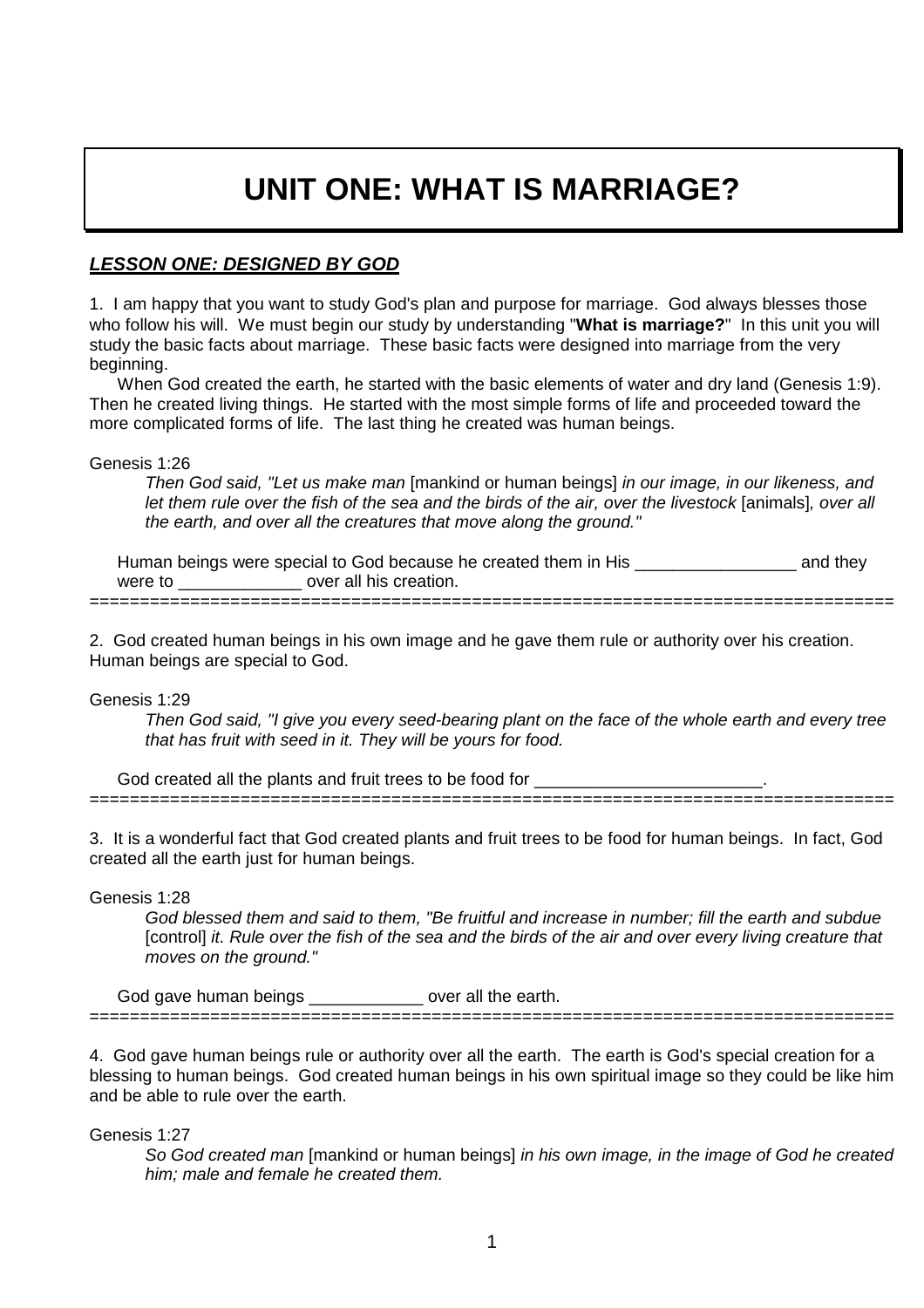In addition to being created in the image of God, He also created us to be \_\_\_\_\_\_\_\_\_\_\_ and

\_\_\_\_\_\_\_\_\_\_\_\_\_\_\_. ================================================================================

5. God is the one who created us to be male and female. We know that God is not male and female. God is a spirit. He is not a human being (John 4:24). We are created in the spiritual image of God and at the same time we are created with a physical body. We have two natures, **physical** and **spiritual**. We can enjoy the physical blessings of the earth because of our physical nature. We can enjoy fellowship with God because of our spiritual nature.

#### Genesis 1:31

God saw all that he had made, and it was very good.

\_\_\_\_\_\_\_\_\_\_\_\_\_\_\_\_\_\_\_\_\_\_\_\_\_\_\_\_\_\_\_\_\_\_\_\_\_\_\_\_\_\_\_\_\_\_\_\_\_\_\_\_\_\_\_\_

How did God feel about the way he had created human beings? \_\_\_\_\_\_\_\_\_\_\_\_\_\_\_\_\_\_\_\_

6. God saw that everything he had made was good. Human beings were his special creation because

================================================================================

they were both physical and spiritual beings. The fact that they were spiritual beings made it possible for them to better enjoy their physical nature. In Genesis chapter two we have an explanation of why God made us to be male and female. Genesis chapter two is an explanation of Genesis 1:27.

Genesis 2:18

The LORD God said, "It is not good for the man to be alone. I will make a helper **suitable** for him."

| he<br>needed a helper who y<br>tırst<br>male.<br>Adam<br>be<br>would |       |
|----------------------------------------------------------------------|-------|
| ____________________________<br>_____                                | _____ |

7. Adam, the first man, needed a helper that would be suitable for his spiritual and physical nature. He needed someone who could share his feelings and desires. He needed someone who was like him but different.

Genesis 2:20-22

But for Adam no suitable helper was found. So the LORD God caused the man to fall into a deep sleep; and while he was sleeping, he took one of the man's ribs and closed up the place with flesh. Then the LORD God made a woman from the rib he had taken out of the man, and he brought her to the man.

God created a women to be the \_\_\_\_\_\_\_\_\_\_\_\_\_\_\_ \_\_\_\_\_\_\_\_\_\_\_\_ for Adam. ================================================================================

8. Eve, a woman, was the suitable helper that God created for Adam. She was his assistant (helper) as he ruled the earth. She was his companion so that he would not be lonely.

Genesis 2:23

The man said, "This is now bone of my bones and flesh of my flesh; she shall be called `woman,' for she was taken out of man."

When Adam saw the woman, he knew that she had the same \_\_\_\_\_\_\_\_\_\_\_\_\_ and \_\_\_\_\_\_\_\_\_\_\_\_\_\_ that he had.

================================================================================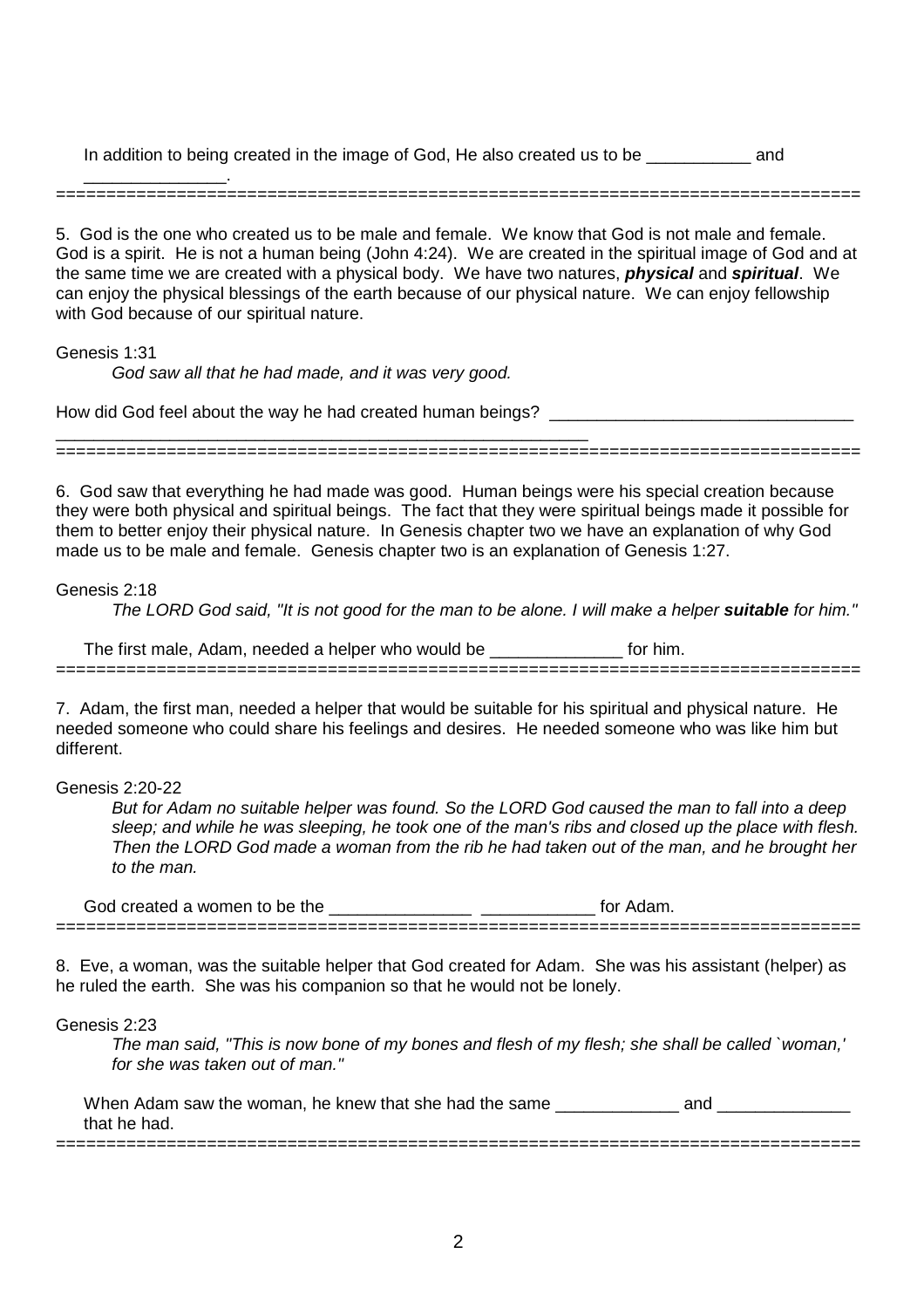9. Eve, the first woman, had the same bones and flesh that Adam had. She was a human being just like him but different. She had both a physical and a spiritual nature just like Adam. She was the perfect companion for Adam.

Genesis 1:27

So God created man [mankind or human beings] in his own image, in the image of God he created him; male and female he created them.

Both Adam and Eve were human beings created in the spiritual image of God. However, they were different because Adam was **Example 20** and Eve was

================================================================================

10. Although Adam and Eve were both human beings created in the image of God, they were different. Adam was male and Eve was female. God created human beings to be this way for a special reason. They were to enjoy a wonderful companionship that involved both their physical and their spiritual natures. Only human beings can have this wonderful companionship.

Genesis 2:24

\_\_\_\_\_\_\_\_\_\_\_ \_\_\_\_\_\_\_\_\_\_\_.

\_\_\_\_\_\_\_\_\_\_\_\_\_\_\_\_\_\_.

So a man will leave his father and mother and be united with his wife. And the two people will become one body. [NCV]

The physical and spiritual nature of a man and a woman make it possible for them to become

11. A man and a woman can become one body because they are both physical and spiritual. This special form of companionship is a wonderful blessing that God gave to human beings. In another lesson of this unit you will learn more about the meaning of "**one body**." You can be sure that God was blessing us when he made us to be male and female.

================================================================================

God made us to be male and female so we could have a special and wonderful kind of

\_\_\_\_\_\_\_\_\_\_\_\_\_\_\_\_\_\_\_. ================================================================================

12. God made us to be male and female so we could have a special and wonderful kind of blessing or companionship. This special companionship is called **marriage**. In another lesson of this unit you will learn why this relationship between a male and a female is not always a blessing. Just remember that God was sincere and serious when he made us to be male and female.

The wonderful companionship that God designed for a man and a woman is called ================================================================================

13. Marriage is the wonderful companionship that God designed for a man and a woman.

|        | A man and a woman can have a wonderful marriage companionship together because God gave them |         |  |
|--------|----------------------------------------------------------------------------------------------|---------|--|
| both a | nature and a                                                                                 | nature. |  |
|        |                                                                                              |         |  |

14. The physical and spiritual nature of a man and a woman make it possible for them to have a wonderful companionship. God designed this companionship to be a blessing to them.

When a man and a woman have a wonderful physical and spiritual companionship together, we call it

continued on next page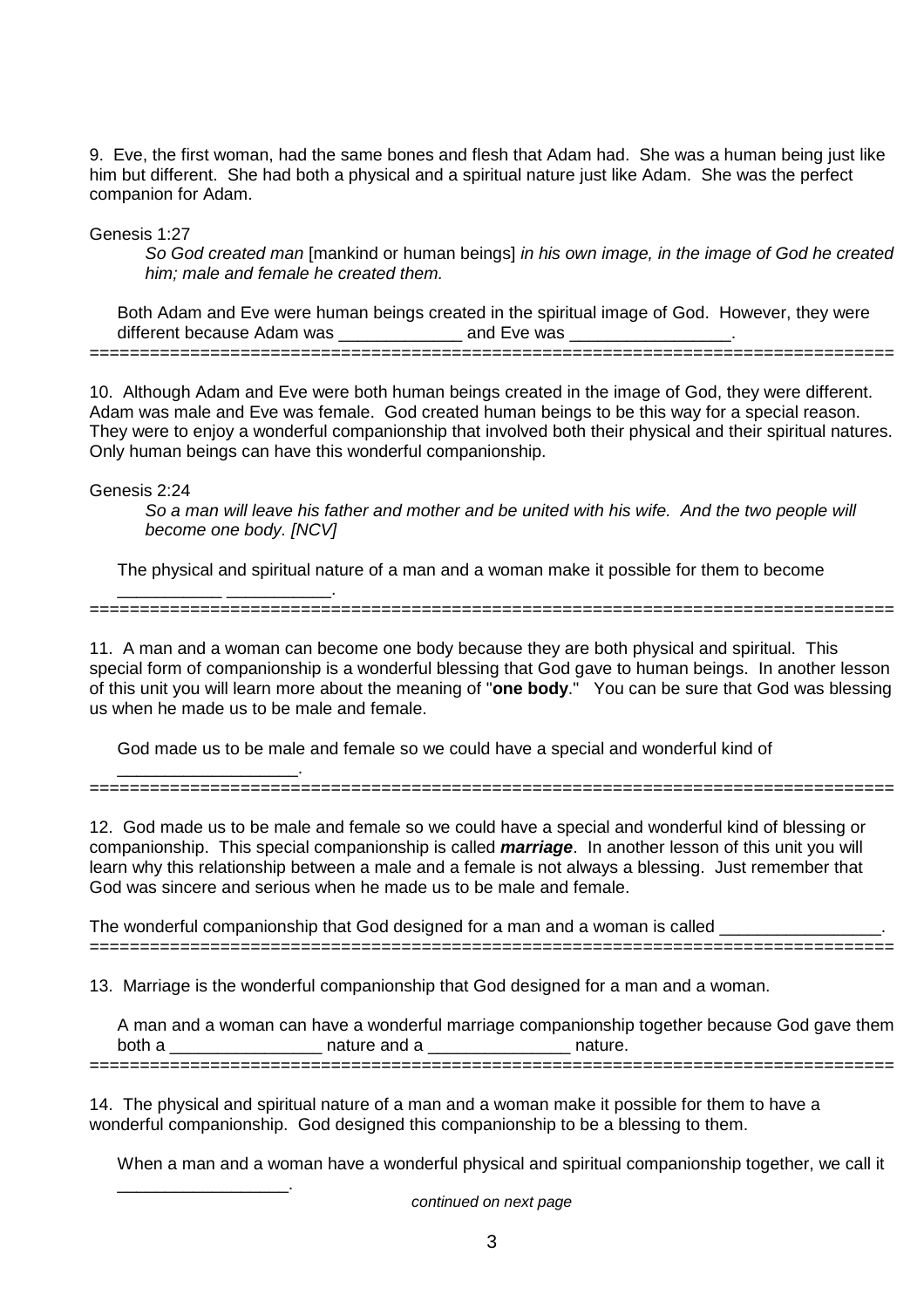# **UNIT ONE: WHAT IS MARRIAGE?**

\_\_\_\_\_\_\_\_\_\_\_\_\_\_\_\_\_\_\_\_\_\_\_\_\_\_\_\_\_\_\_\_\_\_\_\_\_\_\_\_\_\_\_\_\_\_\_\_\_\_\_\_\_\_\_\_\_\_\_\_\_\_\_\_\_\_\_\_\_\_\_\_

### **LESSON TWO: LEAVE AND BE UNITED**

1. In the first lesson you learned that God has a special purpose in creating us male and female. That special purpose is a wonderful companionship called marriage. The marriage companionship is the most wonderful companionship that exists among human beings. God described the basic characteristics of that companionship when he created Adam and Eve.

Genesis 2:24

So a man will leave his father and mother and be united with his wife. And the two people will become one body. [NCV]

God designed Adam and Eve to enjoy a wonderful companionship called

2. Marriage is the wonderful companionship that God designed for Adam and Eve and for all of mankind. It is the most wonderful companionship that exists among human beings. God described the three basic characteristics of marriage in Genesis 2:24. **Read again Genesis 2:24 in the frame above.**

================================================================================

God said that a man will \_\_\_\_\_\_\_\_\_\_\_\_\_\_\_\_\_\_ his father and mother and \_\_\_\_\_\_ \_\_\_\_\_\_\_\_\_\_\_\_\_\_\_\_ with his wife and that the two people will \_\_\_\_\_\_\_\_\_\_\_\_\_\_\_\_\_\_ \_\_\_\_\_\_\_\_\_\_ \_\_\_\_\_\_\_\_\_\_\_\_\_.

================================================================================

3. God said that the three basic characteristics of marriage are **LEAVE**, **BE UNITED**, and **BECOME ONE BODY.** In this lesson you are going to think about the first two characteristics.

List the first two characteristics of marriage described by God in Genesis 2:24.

1)  $2)$ 

\_\_\_\_\_\_\_\_\_\_\_\_\_\_\_\_\_\_\_\_\_\_\_\_\_\_.

================================================================================

4. The first two characteristics of marriage described by God in Genesis 2:24 are **leave** and **be united**.

Genesis 2:24

So a man will leave his father and mother and be united with his wife. And the two people will become one body. [NCV]

================================================================================

God said that before a man can enjoy his marriage companionship he must leave his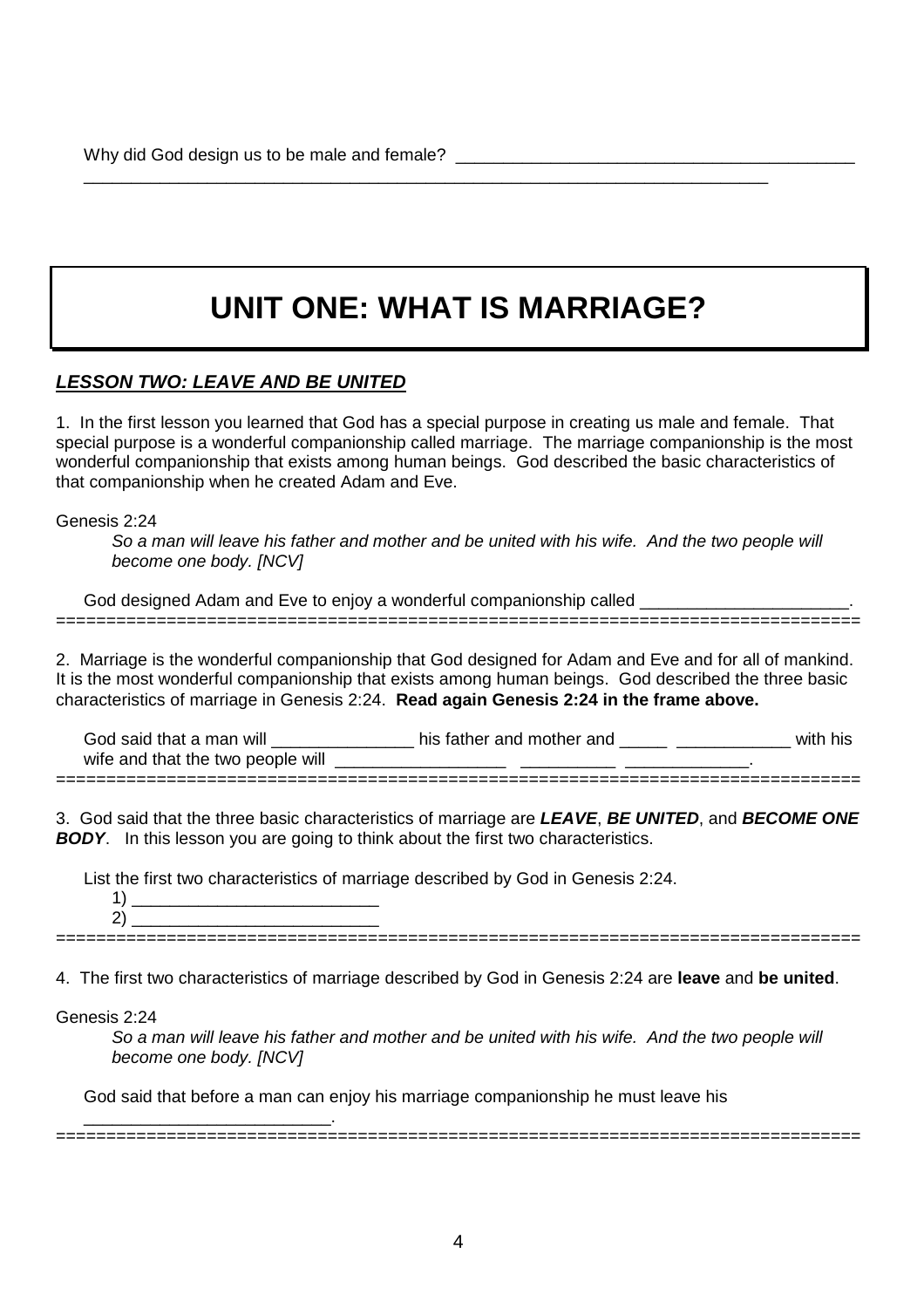5. Before a man can enjoy marriage companionship he must leave his father and mother. This is not easy to do. Our father and mother love us. We also love our father and mother. They have blessed us in many ways. We have a very special relationship with them. However, this relationship must change.

Before a man can enjoy the special companionship of marriage he must \_\_\_\_\_\_\_\_\_\_\_\_\_\_\_\_\_ his father and mother. ================================================================================

6. Before a man can enjoy the companionship of marriage he must leave his parents. Our parents train us and provide for our needs until we become mature. When a man becomes mature, he is ready to provide for himself. A mature man is ready to make his own decisions in life. He is ready to leave his

A man is ready to leave his father and mother and live his own life when he becomes

father and mother and live his own life.

================================================================================

7. A man is mature when he is ready to leave his father and mother and live his own life. At that time he is also ready to enjoy the companionship of marriage.

When a man becomes mature he is ready to be united with ================================================================================

8. A man is ready to be united with his wife when he becomes mature. The word **united** is translated as **cleave** in many English translations of the Bible. Both English words, united and cleave, help to describe the new relationship between a man and his wife. United means to be joined together in such a way that they act as one. Cleave means to hold on to something. It has the idea of two things glued together. Both of these English words together describe the meaning of the original Hebrew word in Genesis 2:24. The man and the woman must be glued together in such a way that they act as one.

What is the meaning of the Hebrew word in Genesis 2:24 that is translated as **united** or **cleave** in English translations?

================================================================================

\_\_\_\_\_\_\_\_\_\_\_\_\_\_\_\_\_\_\_\_\_\_\_\_\_\_\_\_\_\_\_\_\_\_\_\_\_\_\_\_\_\_\_\_\_\_\_\_\_\_\_\_\_\_\_\_\_\_\_\_\_\_\_\_\_\_\_\_\_\_\_\_\_

9. In the original Hebrew, God said a man should be joined or glued to his wife in such a way that they act as one. We will discuss this new relationship in the next lesson about **One Body**. However, it is clear from this scripture that man forms a new and very close relationship with his wife that is very different from the relationship he had with his parents.

When a man become mature he leaves the old relationship with and unites with  $\qquad \qquad$  to form a new relationship. ================================================================================

10. Marriage takes place when a man leaves the relationship he had with his parents and forms a new relationship with his wife. This new relationship has new characteristics that are much different than the relationship he had with his parents.

Before a man can enjoy marriage he must leave the relationship he has with ================================================================================

11. One characteristic of marriage is that a man must leave the relationship he has with his father and mother or parents. This is also true for the woman although it is not mentioned directly in Genesis 2:24. You will see that this is necessary as we go deeper into the subject of marriage in later lessons.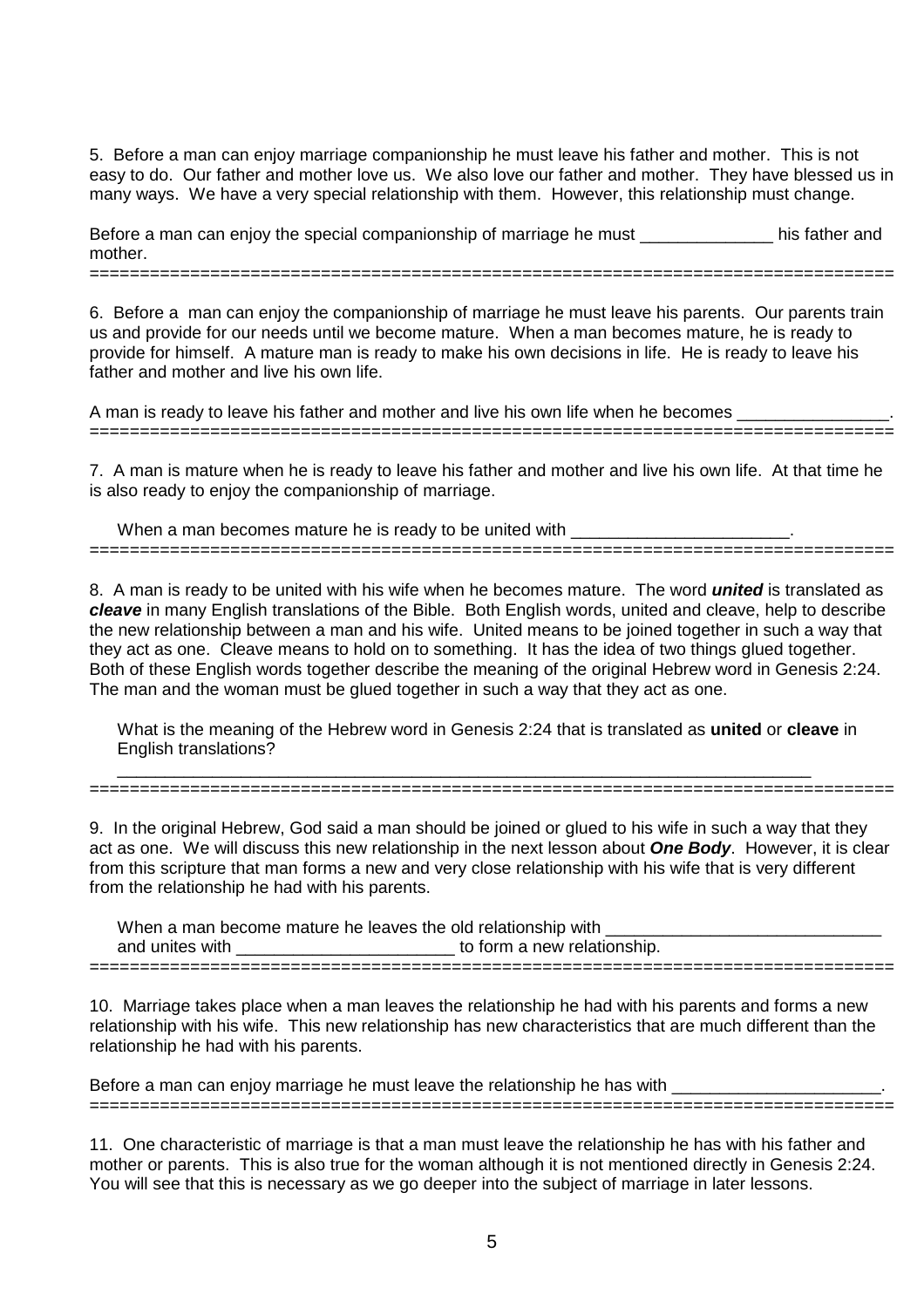In order to enjoy the new relationship the man must \_\_\_\_\_\_\_\_\_\_\_\_\_\_\_\_\_\_\_\_\_\_ his parents and \_\_\_\_\_\_\_ with his wife. ================================================================================

12. The man must leave his parents and cleave to or be united with his wife. A man will not fully enjoy the marriage companionship unless he fully leaves the relationship he has with his parents and he fully unites with or cleaves to his wife.

In what passage of scripture do we find the three basic characteristics of marriage?

\_\_\_\_\_\_\_\_\_\_\_\_\_\_\_\_\_\_\_\_ ================================================================================

13. God gave us the three basic characteristics of marriage in Genesis 2:24.

Describe the first two characteristics of marriage.

1)  $\frac{1}{\sqrt{2\pi}}$   $\frac{1}{\sqrt{2\pi}}$   $\frac{1}{\sqrt{2\pi}}$   $\frac{1}{\sqrt{2\pi}}$   $\frac{1}{\sqrt{2\pi}}$   $\frac{1}{\sqrt{2\pi}}$   $\frac{1}{\sqrt{2\pi}}$   $\frac{1}{\sqrt{2\pi}}$   $\frac{1}{\sqrt{2\pi}}$   $\frac{1}{\sqrt{2\pi}}$   $\frac{1}{\sqrt{2\pi}}$   $\frac{1}{\sqrt{2\pi}}$   $\frac{1}{\sqrt{2\pi}}$   $\frac{1}{\sqrt{2\pi}}$   $\frac{1}{\sqrt$  $2)$   $\qquad \qquad$ 

# **UNIT ONE: WHAT IS MARRIAGE?**

### **LESSON THREE: ONE BODY**

1. God designed marriage to be a wonderful companionship between a man and a woman. This companionship starts when a man leaves the relationship he has with his father and mother and establishes a new relationship between himself and his wife.

Genesis 2:24

So a man will leave his father and mother and be united with his wife. And the two people will become one body. [NCV]

When a man unites himself with his wife they become \_\_\_\_\_\_\_\_\_\_\_\_\_\_\_\_\_\_\_\_\_\_\_\_\_\_\_\_

2. **One body** describes the new relationship that a man has with his wife. Some translations say "**one flesh**." However, the words "one flesh" do not properly describe the relationship. They do not fully explain the original Hebrew in Genesis 2:24. The husband and wife become one in more ways than just the flesh. Remember, God gave us two natures.

================================================================================

Genesis 1:27

So God created man [mankind or human beings] in his own image, in the image of God he created him; male and female he created them.

| hor<br>with<br>created<br>us | анс |           |
|------------------------------|-----|-----------|
|                              |     | _________ |

3. We have both a physical and a spiritual nature. When a man and a woman become one body in marriage they unite both their physical and their spiritual natures. This is what makes the marriage a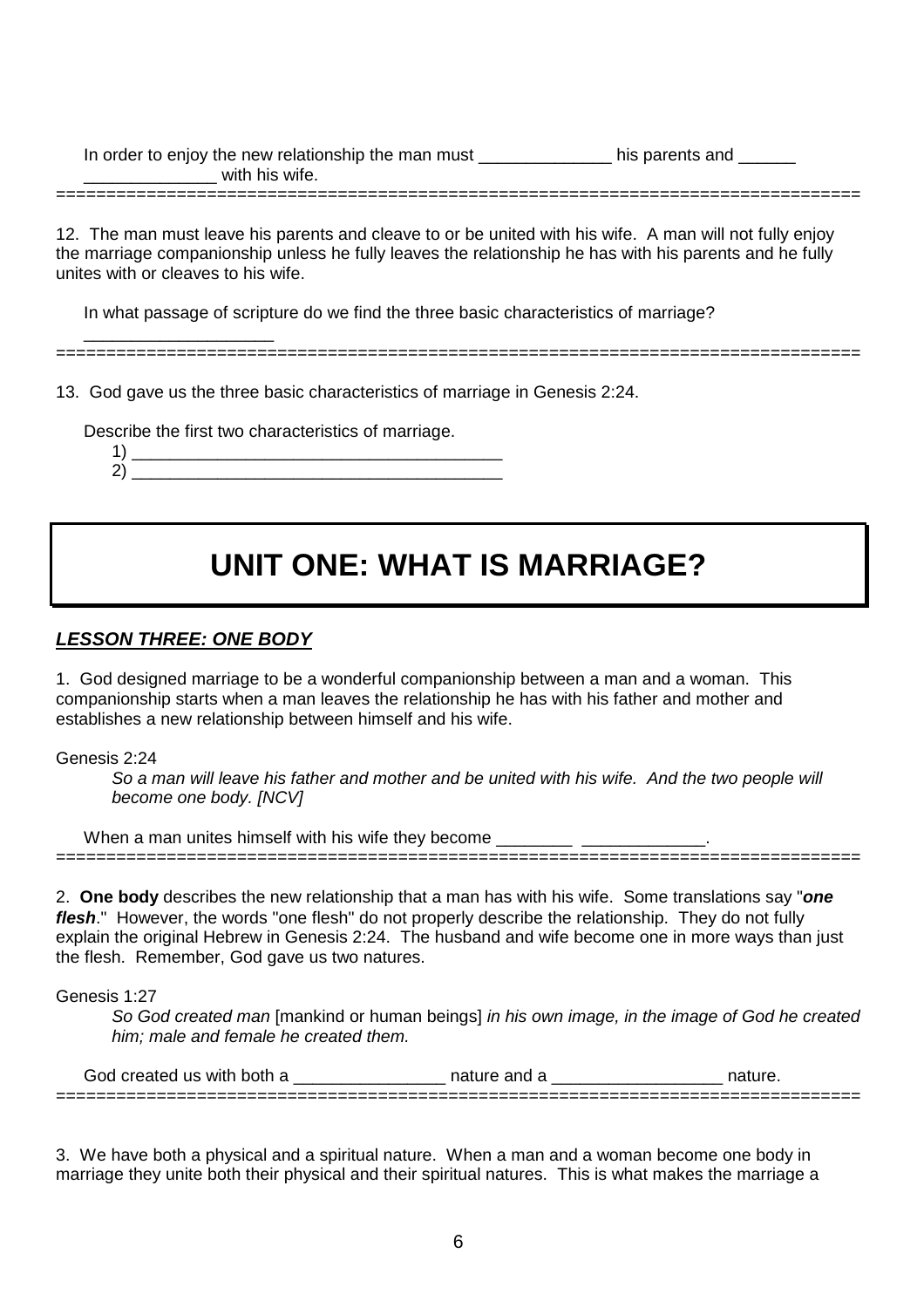wonderful companionship. Without the spiritual nature, the relationship is no different than that of animals.

In marriage a man and a woman become one both **the and and and and and and and and and** ================================================================================

4. There is sweet companionship when a man and a woman become one physically and spiritually. We know what it means to become one physically. We see it all the time among the animals. But what does it mean to become one spiritually? Perhaps these scriptures about spiritual love can help.

#### 1 Peter 1:22

Now that you have purified yourselves by obeying the truth so that you have sincere love for your brothers, love one another deeply, from the heart.

Philippians 2:2

then make my joy complete by being like-minded, having the same love, being one in spirit and purpose.

- a. Spiritual love comes from the
- b. If there is spiritual love, you will be like-<br>b. If there is spiritual love, you will be like-<br>  $\frac{1}{2}$  ,  $\frac{1}{2}$  ,  $\frac{1}{2}$  ,  $\frac{1}{2}$  ,  $\frac{1}{2}$  ,  $\frac{1}{2}$  ,  $\frac{1}{2}$  ,  $\frac{1}{2}$  ,  $\frac{1}{2}$  ,  $\frac{1}{2}$  ,  $\frac{1}{2}$  ,  $\frac{1}{2}$  ,  $\frac{1}{2}$  ,  $\frac{1}{2}$  ,  $\frac{1}{2}$  ,  $\frac{1}{2}$  ,  $\frac{1}{2}$  ,  $\frac{1}{2}$  ,  $\frac{1$

================================================================================

5. Spiritual love comes from the heart. Spiritual love brings a unity of **mind**, **spirit** and **purpose**. We will study about spiritual love in unit four. Animals cannot express this kind of love.

Marriage is different than the sexual relationship between animals because a man and a woman can be united

6. A man and a woman can be united spiritually but animals cannot. Marriage takes place when a man and a woman are united both physically and spiritually. A man and a woman must agree on many things if they are going to be united spiritually.

================================================================================

From the list below mark the **one** that is the most important for a man and a woman to agree upon if they are going to be united spiritually.

- \_\_\_\_\_\_\_\_ a) What color to paint the bedroom.
- \_\_\_\_\_\_\_\_ b) How to discipline children.
	- c) Goal or purpose in life.
	- \_\_\_\_\_\_\_\_ d) How their neighbor should solve his problems.

================================================================================

7. The most important thing for a man and a woman to agree upon is their goal or purposes in life. They cannot be united if they are not working for the same goal or purpose. The word **united** means to agree with each other so that you can act as one. It is only when you are in agreement that you can enjoy the spiritual unity of love, joy and peace. Let's think again about the three basic characteristics of marriage.

The three basic characteristics of marriage are that :

- 1. A man will  $\blacksquare$
- 2. Then he will
- 3. And the two will

================================================================================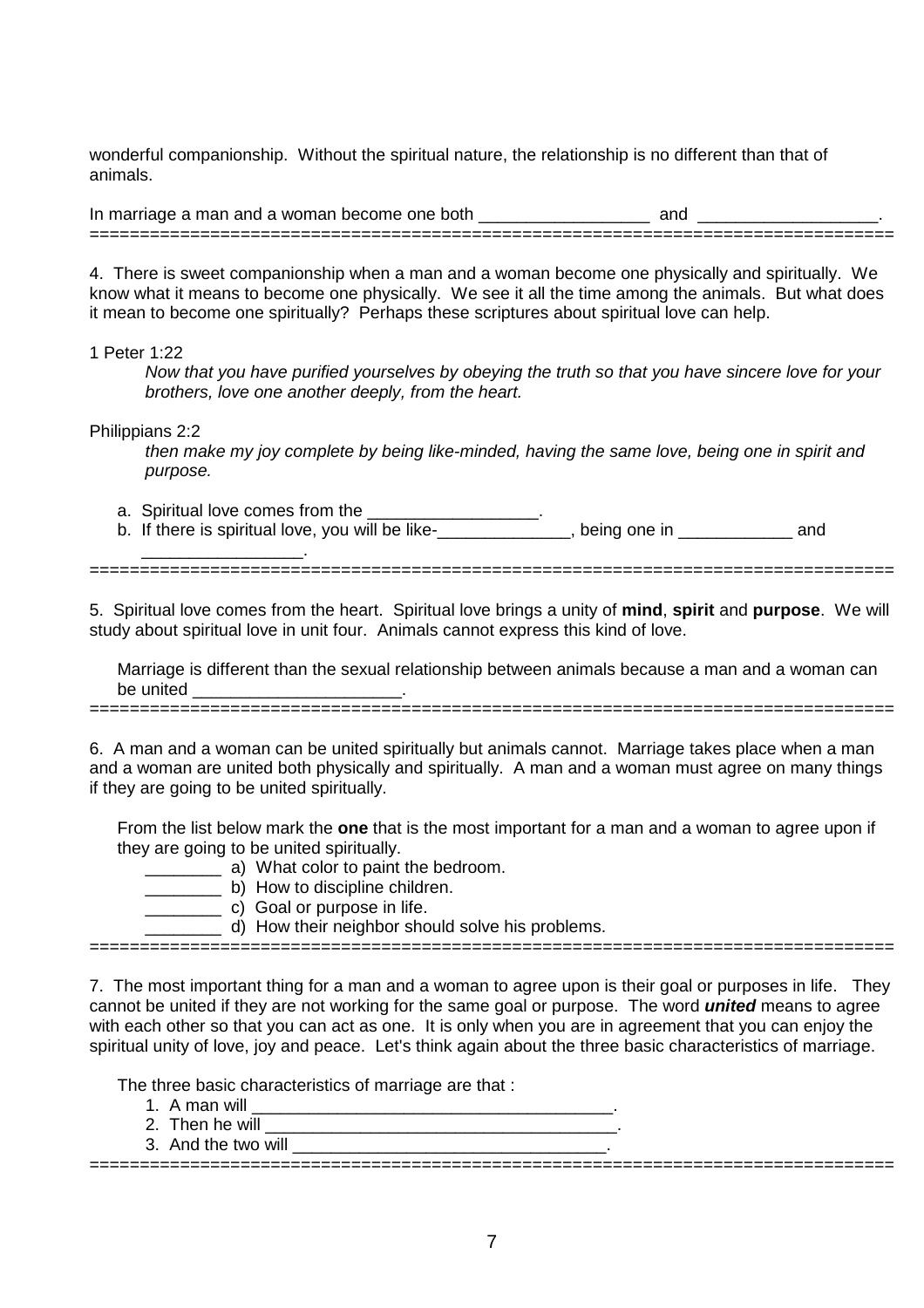8. God designed marriage so that a man will leave his father and mother and be united with (or cleave to) his wife and the two will become one body. When a man leaves the relationship he has with his parents and forms a new relationship with his wife, he enters a totally different kind of relationship.

Write the letter **P** in front of the statements that describe the relationship between a child and his parents and write the letter **M** in front of the statements that describe the marriage relationship.

- \_\_\_\_\_\_\_\_ a) Your food and clothing are provided for you.
- **\_\_\_\_\_\_\_\_\_** b) You provide your own food and clothing.
- c) You decide together what you will do.
- d) You are told what to do.
- e) You become one body.
- \_\_\_\_\_\_\_\_\_\_\_ f) You are just a child.
- g) You have your own children.

================================================================================

9. There are many differences between the relationship a man has with his parents and the relationship he can have with his wife. A man and his wife can become one body, but this in not possible between a man and his parents. As a child he is under the authority of his parents and he depends on them for food and clothing. He is not free to live his own life as he wishes. However, in God's plan for marriage a man and his wife decide together where they will live, how they will live and what is most important in their life. Together they bring forth children. They share many things that are not possible for a man and his parents to share.

Mark the relationship that God has designed to be the **most** wonderful among human beings.

- \_\_\_\_\_\_\_\_ a) A child's relationship with his parents.
- b) The marriage relationship between a man and a woman.
	- \_\_\_\_\_\_\_\_ c) The relationship between two men or two women.

================================================================================

10. The most wonderful relationship in all of God's creation is the marriage relationship between a man and a woman. They share many things both physically and spiritually. Together they can have a beautiful companionship. Together they set goals, set up a home, bring forth children and eventually reach their goals. This wonderful companionship brings love, joy and peace into the life of the man and the woman.

#### Amos 3:3

Two people will not walk together unless they have agreed to do this. [NCV]

In order for a man and a woman to become one body in marriage they must

\_\_\_\_\_\_\_\_\_\_\_\_\_\_\_\_\_\_\_\_\_\_\_\_\_\_\_. ================================================================================

11. A man and a woman become one body in marriage when they agree with each other. They walk together through life as one body. They enjoy a wonderful companionship that cannot be found in any other relationship among human beings.

In order for a man and a woman to enjoy the wonderful companionship of marriage they must be both physically and spiritually.

================================================================================

12. A man and a woman must be in agreement or united both physically and spiritually to enjoy the wonderful companionship of marriage. This is the reason a man must leave the relationship he has with his parents. If his parents still have authority over him it will interfere with the unity he has with his wife.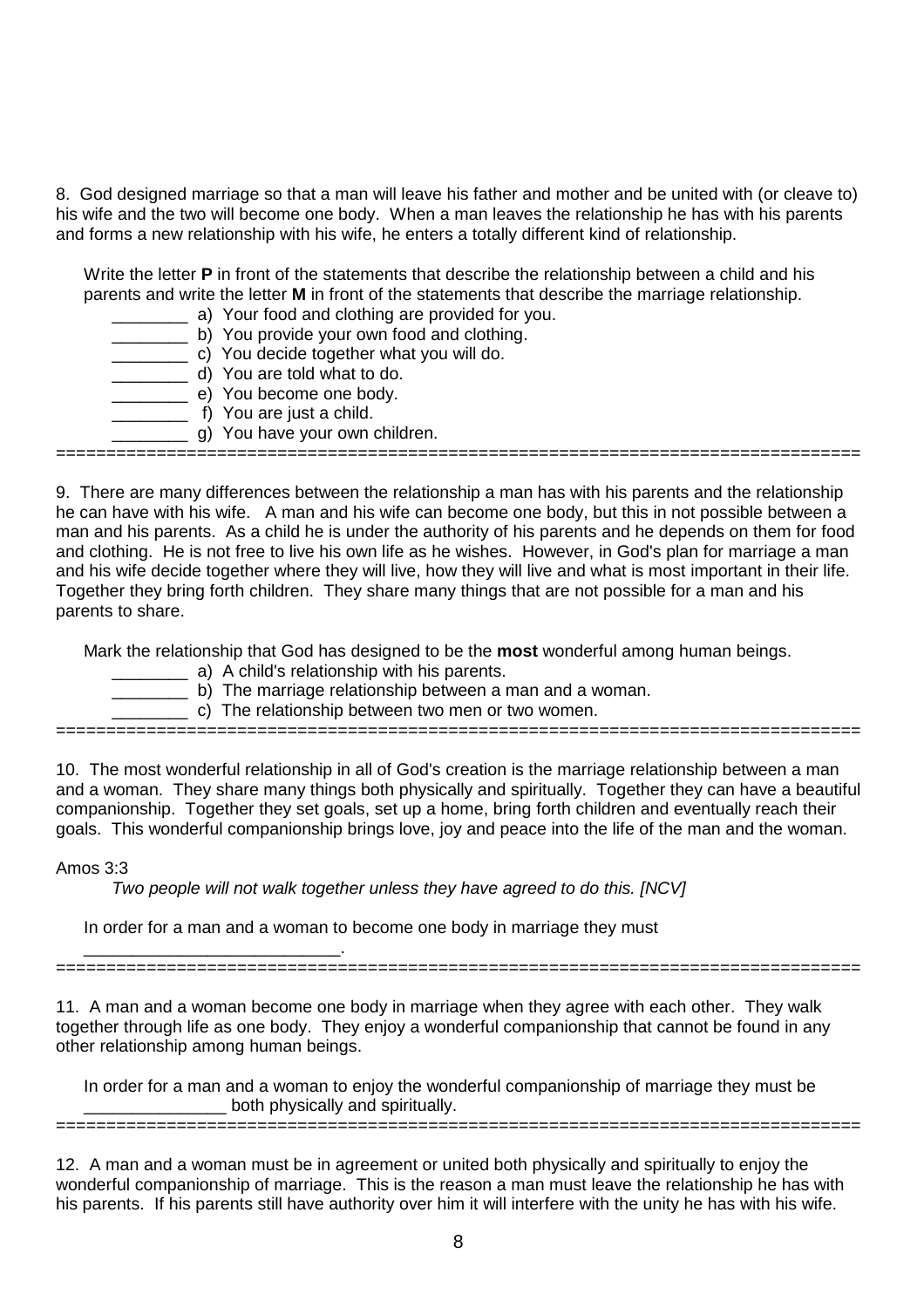The same thing is true for the woman. She must also leave the authority of her parents and be united with her husband. In fact, the three basic characteristics for marriage in Genesis 2:24 apply to both the man and the woman.

There is beautiful companionship in marriage when both the man and the woman their parents and become \_\_\_\_\_\_\_\_\_\_\_\_\_\_\_\_\_\_\_ together as \_\_\_\_\_\_\_\_\_\_\_\_\_\_\_\_\_\_\_\_\_\_\_ ================================================================================

13. Both the man and the woman must leave their parents and become united together as one body.

In what scripture do we find the three basic characteristics of marriage? \_\_\_\_\_\_\_ ================================================================================

14. The three basic characteristics of marriage are found in Genesis 2:24.

A beautiful marriage companionship takes place when a man and a woman their parents and become \_\_\_\_\_\_\_\_\_\_\_\_\_\_\_\_ as \_\_\_\_\_\_\_\_\_\_ \_\_\_\_\_\_\_\_\_\_\_ both \_\_\_\_\_\_\_\_\_\_\_\_\_\_\_\_\_\_ and \_\_\_\_\_\_\_\_\_\_\_\_\_\_\_\_\_\_\_.

# **UNIT ONE: WHAT IS MARRIAGE?**

## **LESSON FOUR: A PERMANENT RELATIONSHIP**

1. We have learned that marriage is a beautiful companionship designed by God. This special companionship takes place when a man and a woman leave the relationship they have with their parents and form a new relationship. To form the new relationship they must be united into one body both spiritually and physically. These basic characteristics of marriage are stated by God at creation in Genesis 2:24. This scripture is so important that we find it used three times in the New Testament.

In front of each scripture write the name of the person who used Genesis 2:24 to teach about marriage.

a) Matthew 19:4-5 (Who is speaking?)

b) Mark 10:6-8 (Who is speaking?)

\_\_\_\_\_\_\_\_\_\_\_ c) Ephesians 5:31(Who wrote this letter to the Ephesians?)

================================================================================

2. Both Jesus and Paul used Genesis 2:24 when they taught about marriage. Both indicate that these basic characteristics of marriage are to be respected and followed by all people. God has never changed his teaching and purpose for marriage. Both Jesus and Paul mention a fourth characteristic about marriage that is necessary to make it a beautiful and wonderful companionship.

#### Matthew 19:4-6

"Haven't you read," he replied, "that at the beginning the Creator `made them male and female,' and said, `For this reason a man will leave his father and mother and be united to his wife, and the two will become one flesh'? So they are no longer two, but one. Therefore what God has joined together, let man not separate."

Whom did Jesus say had joined a man and a woman together in marriage? ================================================================================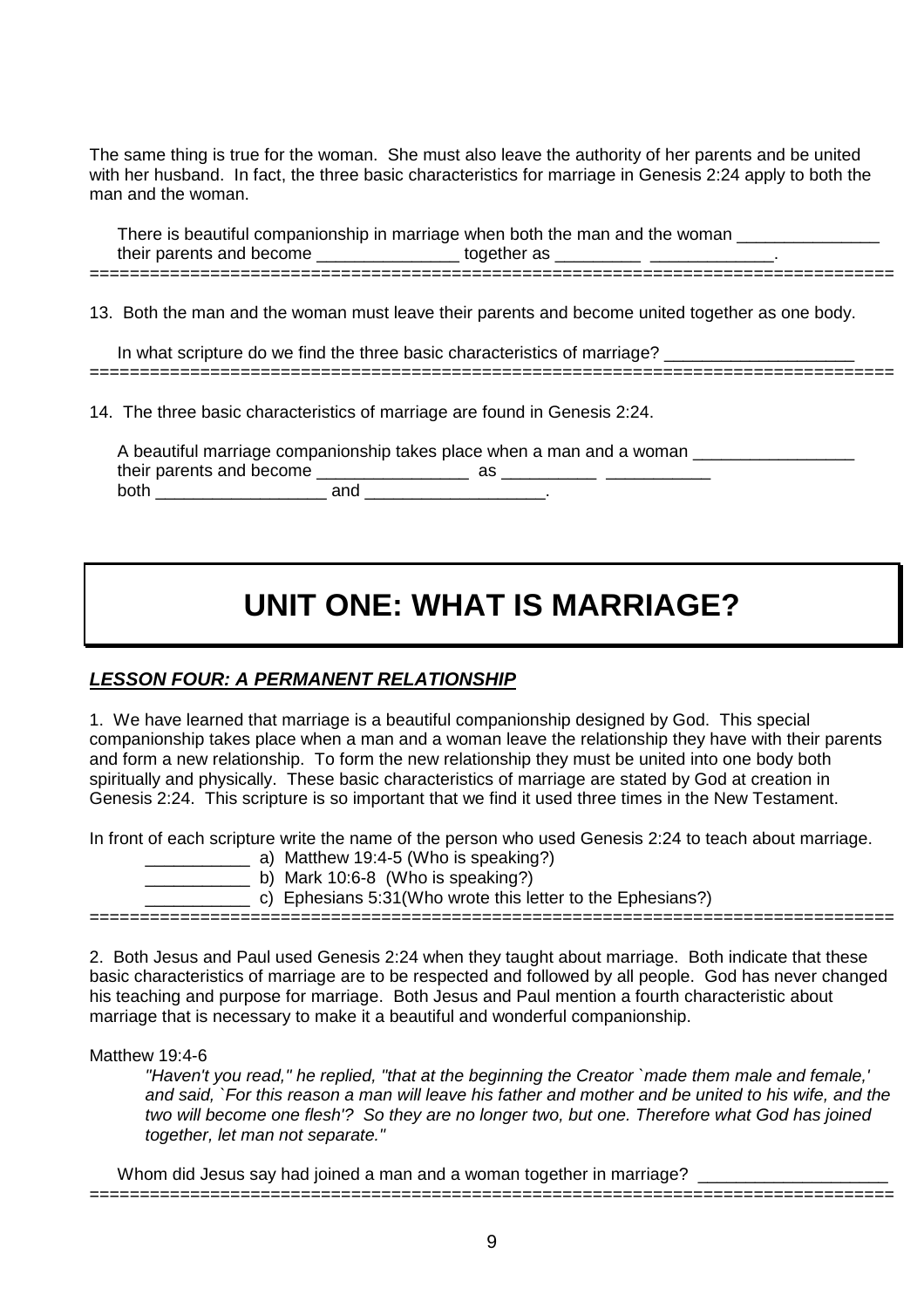3. God is the one who has joined a man and a woman together in marriage. God designed the relationship. He joins each man and woman together in their marriage relationship. Each relationship is holy before God.

Mark 10:6-9

'"But at the beginning of creation God `made them male and female.' 'For this reason a man will leave his father and mother and be united to his wife, and the two will become one flesh.' So they are no longer two, but one. Therefore what God has joined together, let man not separate."

God said that no man has the right to \_\_\_\_\_\_\_\_\_\_\_\_\_\_\_\_\_\_\_\_\_\_\_\_\_ a marriage. ================================================================================

4. No man has the right to separate a marriage because God is the one who formed the marriage. Every marriage couple has been joined together by God's design. Their relationship is holy before him.

Who has the right to separate a marriage? (write yes or no on each line) \_\_\_\_\_\_\_\_ Man \_\_\_\_\_\_\_\_ God ================================================================================

5. Only God has a right to separate a marriage. In unit seven of our study you will learn how this is done. You will see that God allows very few marriages to be separated. Read these words of the Apostle Paul about marriage:

1 Corinthians 7:39

A woman is bound to her husband as long as he lives.

\_\_\_\_\_\_\_\_\_\_\_\_\_\_\_\_\_\_\_\_\_\_\_\_\_\_\_\_\_\_\_\_\_\_\_\_\_\_\_\_\_\_\_\_\_\_\_\_\_\_\_\_

How long is the woman bound to the marriage relationship with her husband?

================================================================================

6. Paul said that a woman is bound to the marriage relationship with her husband as long as the husband is alive. Jesus said that man cannot separate a marriage relationship.

Which word best describes the kind of relationship God designed for marriage?

- \_\_\_\_\_\_\_\_ a) temporary
- \_\_\_\_\_\_\_\_ b) permanent
- \_\_\_\_\_\_\_\_ c) occasional ================================================================================

7. God designed marriage to be a permanent relationship. Only God can separate it. In the time of the Old Testament, God was not happy with the Jewish people for many reasons. God told the Jewish people about one of these reasons through the prophet Malachi.

Malachi 2:14

You ask, "Why?" It is because the LORD is acting as the witness between you and the wife of your youth, because you have broken faith with her, though she is your partner, the wife of your marriage covenant.

================================================================================

God was not happy with the Jewish people because many of the men had their marriage partner.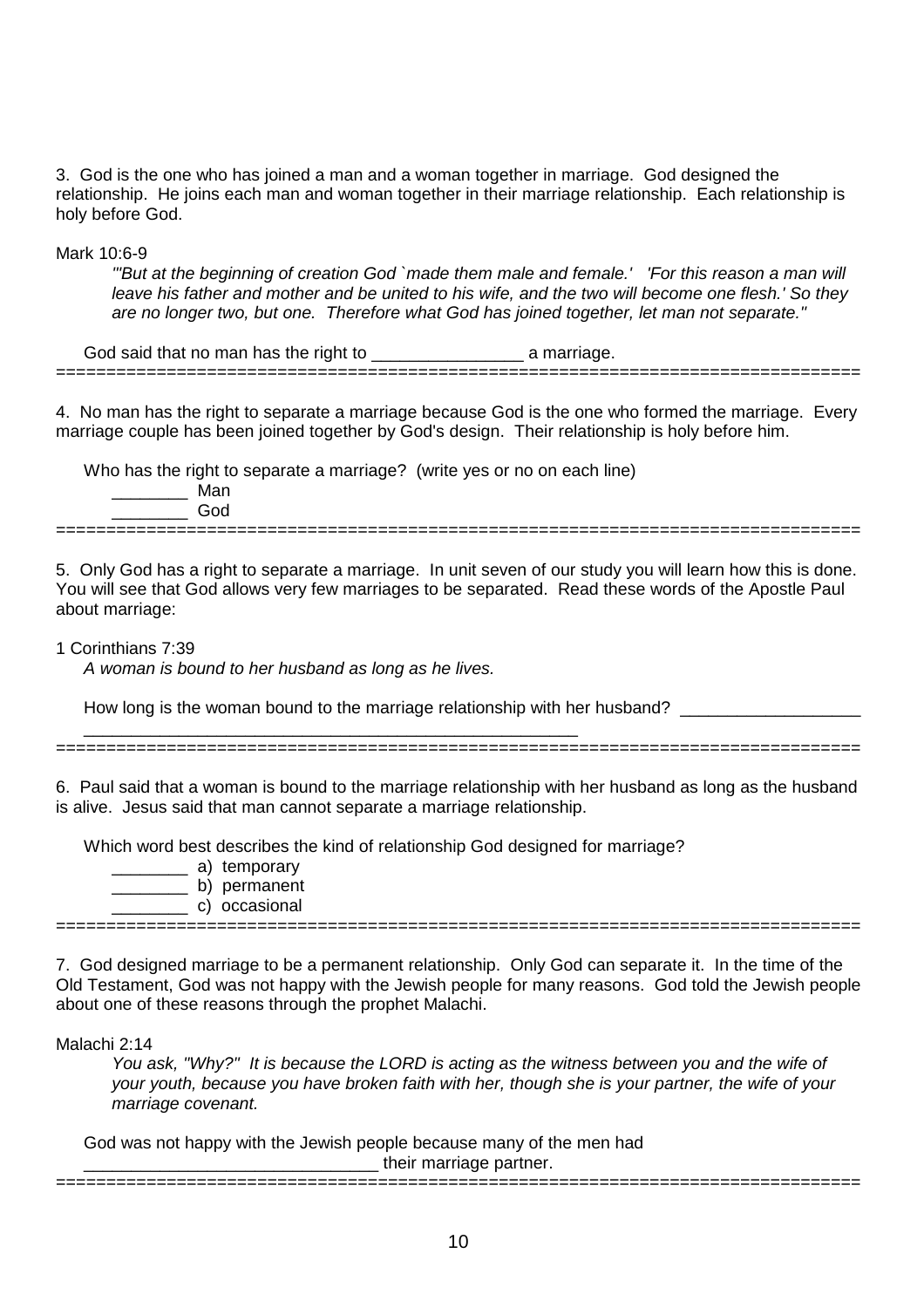8. Many of the Jewish men broke faith or separated from their marriage partners. They separated from the wife they married when they were young.

Malachi said that the man separated from his wife even though she was his  $\blacksquare$ (Malachi 2:14) ================================================================================

9. Even though the wife had been his marriage partner since youth the man had wrongly broken faith with her.

The wife of his youth was the wife of his marriage  $C_{\text{max}} = 1$ ,  $C_{\text{max}} = 1$ , (Read again Malachi 2:14) ================================================================================

10. The wife of his youth was the wife of his marriage covenant. A covenant is an agreement between two people. A marriage covenant is an agreement between a man and a woman to live together as one body as long as they both live.

Malachi 2:15

Has not the Lord made them one? In flesh and spirit they are his. And why one? Because he was seeking godly offspring [children]. So guard yourself in your spirit, and do not break faith with the wife of your youth.

Who made the man and the woman to be one body? ================================================================================

11. God or the Lord made them to be one. Who has the right to separate them? ================================================================================

12. Only God has the right to separate them. God designed marriage to be a permanent relationship between a man and a woman. When a man and a woman make a marriage covenant, they promise to be one body for the rest of their life. The man does not have the right to break this marriage covenant with his wife.

The marriage covenant is a  $P_$  \_\_ \_ \_ \_ \_ \_ \_ \_ \_ \_ relationship that only God can separate. ================================================================================

13. The marriage covenant is a permanent relationship. It is not just for the sexual act alone. It is not just for a few moments, a few months or for a few years. It is a permanent commitment to be united in flesh and spirit for as long as you both shall live. It is the strongest relationship among human beings .

Marriage is a **warrise and a man and a woman that only God can break.** ================================================================================

14. Marriage is a permanent covenant relationship. It is the most important commitment in life after your commitment to God. It is a commitment between a man and a woman to be loyal to each other. They share goals and responsibilities as one body for as long as they both are alive.

In this lesson you learned a fourth characteristic of marriage. Can you write all four characteristics of marriage on the lines below?

| 2<br>- 1 |  |
|----------|--|
|          |  |
|          |  |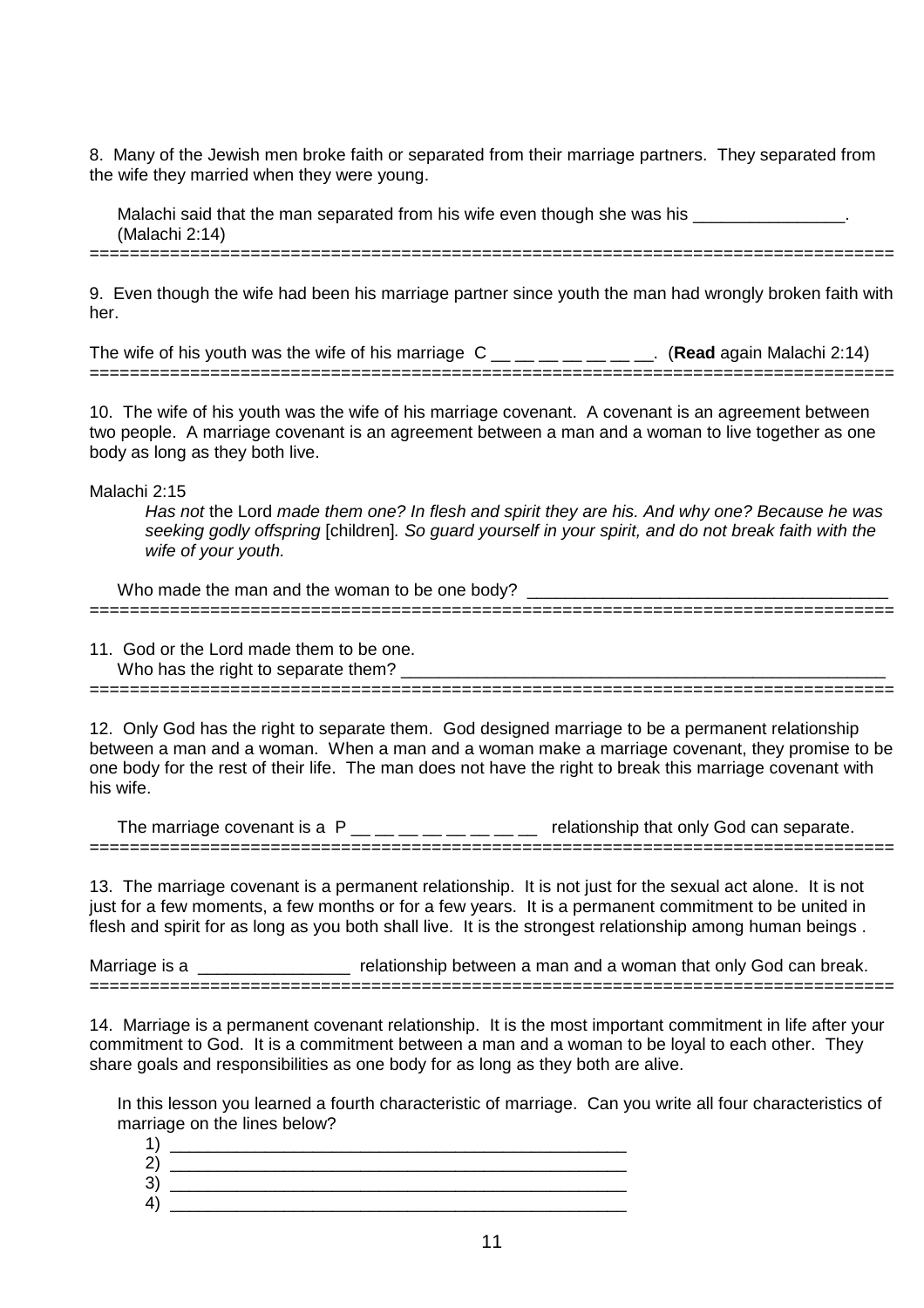# **UNIT ONE: WHAT IS MARRIAGE?**

### **LESSON FIVE: CORRUPTED BY SATAN AND MANKIND**

1. You have learned that God designed marriage to be a wonderful companionship. This companionship becomes beautiful when a man and a woman leave their parents and unite together physically and spiritually as one body for as long as they both are alive. You have probably noticed that some of these basic characteristics of marriage are in disagreement with your culture. You may also know from experience and from watching people that these characteristics are not easy to follow. Let me assure you again that God was serious when he designed the marriage relationship. It is the perfect relationship for a man and a woman. It is such a perfect spiritual relationship that God uses it to describe the relationship he wishes to have with human beings.

Read the scriptures below. In front of **each** scripture write the letter of the statement that explains the passage. (Choose A, B, or C for each scripture.)

Saiah 54:5-8 A. The Church is like the bride(wife) of Christ<br>Ephesians 5:25-32 B. Christ loves the Church like a man loves his ================================================================================

B. Christ loves the Church like a man loves his wife.

2 Corinthians 11:2 and C. God takes back Israel as a husband takes back the Revelation 19:7 unfaithful wife that he loves.

2. God was like a husband to Israel. Christ loves the Church like a man loves his wife. The Church is being prepared for a glorious relationship with Christ like a bride prepares for her husband. God uses the marriage relationship to describe the relationship that he wants to have with human beings.

 Perhaps God designed marriage to prepare us for heaven. But why is the marriage relationship not always like heaven? The answer is found in the account of Adam and Eve in the book of Genesis.

#### Genesis 3:1

Now the serpent [Satan]was more crafty than any of the wild animals the LORD God had made. He said to the woman, "Did God really say, `You must not eat from any tree in the garden'?"

Who caused Eve to question God's design and purpose in creation? ================================================================================

3. Satan, the enemy of God, caused Eve to question (doubt) God's design in creation. God had told Adam and Eve that they were free to eat from every tree in the garden except one.

Genesis 2:16-17

And the LORD God commanded the man, "You are free to eat from any tree in the garden; but you must not eat from the tree of the knowledge of good and evil, for when you eat of it you will surely die."

What knowledge did Adam and Eve gain when they ate from the tree?

\_\_\_\_\_\_\_\_\_\_\_\_\_\_\_\_\_\_\_\_\_\_\_\_\_\_\_\_\_\_\_\_\_\_\_\_\_\_\_\_\_\_\_ ================================================================================

4. Adam and Eve gained knowledge of good and evil when they ate from the tree. Before they ate from the tree, they were innocent. They lived in perfect agreement with each other and with God. They did not know about the evil things they could do. They only knew that one thing was wrong.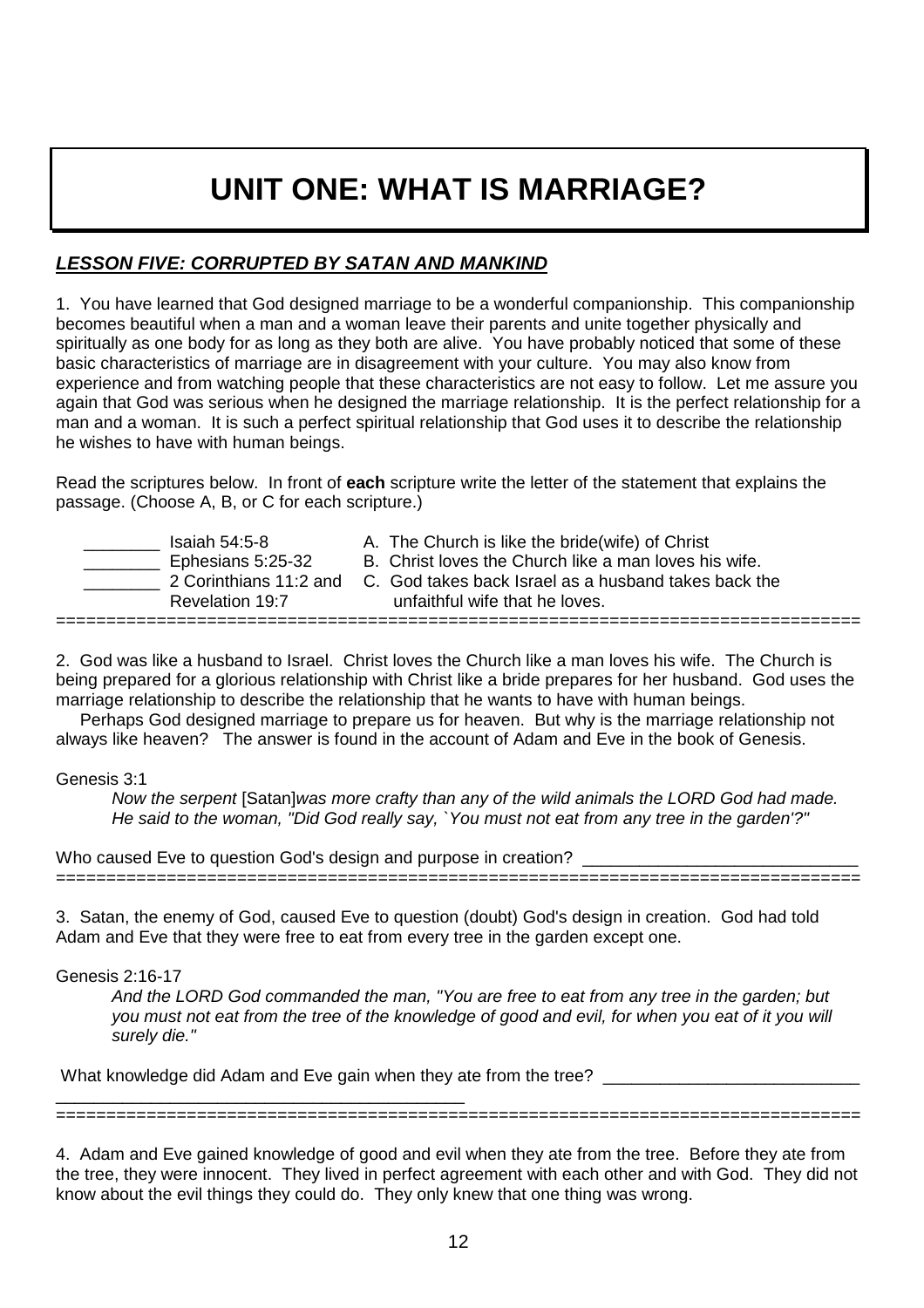In the beginning, what is the only thing that Adam and Eve knew was wrong? \_\_\_\_\_\_\_\_\_\_\_

\_\_\_\_\_\_\_\_\_\_\_\_\_\_\_\_\_\_\_\_\_\_\_\_\_\_\_\_\_\_\_\_\_\_\_\_\_\_\_\_\_\_\_\_\_\_\_\_\_\_\_\_\_\_\_\_\_\_\_\_\_\_\_\_ ================================================================================

5. The only thing that Adam and Eve knew to be wrong was to eat of the tree of the knowledge of good and evil. However, Satan encouraged Eve to doubt that God was being honest with them.

What did God say would happen if they ate from the tree? (Genesis 3:1) ================================================================================

6. God said they would die. Read what Satan said about the words of God.

Genesis 3:4-5

"You will not surely die," the serpent said to the woman. "For God knows that when you eat of it your eyes will be opened, and you will be like God, knowing good and evil."

Satan wanted Eve to doubt that she \_\_\_\_\_\_\_\_\_\_\_\_\_\_\_\_\_\_\_\_\_\_\_\_\_\_\_\_. ================================================================================

7. Satan wanted Eve to doubt that she would die if she ate the fruit.

What good benefit did Satan say would come from eating the fruit?

\_\_\_\_\_\_\_\_\_\_\_\_\_\_\_\_\_\_\_\_\_\_\_\_\_\_\_\_\_\_\_\_\_\_\_\_\_\_\_\_\_\_\_\_\_\_\_\_\_\_\_\_\_\_\_\_\_\_\_\_ ================================================================================

8. Satan said they would be like God. Their eyes (mind) would be opened and they would know good and evil. God was wise **not** to give Adam and Eve the knowledge of good and evil. He knew it would be difficult for them to resist the temptations. However, he did not refuse it to them. He gave them a choice and he warned them what would happen if they made the wrong choice. Satan had the knowledge of evil. He used this knowledge to lie to Eve. He encouraged her to doubt God.

Genesis 3:6

When the woman saw that the fruit of the tree was good for food and pleasing to the eye, and also desirable for gaining wisdom, she took some and ate it. She also gave some to her husband, who was with her, and he ate it.

Who decided to doubt God and to eat the fruit, Adam and Eve or Satan? ================================================================================

9. Adam and Eve decided to doubt God and to eat the fruit. Satan encourages us to doubt God's wisdom. He also deceives us with lies that are directly against the words of God. We always have a choice between believing the word of God and believing the lies of Satan.

Who has to decide between believing the word of God and believing the lies of Satan? ================================================================================

10. Adam and Eve had to decide between believing the word of God and believing the lies of Satan. We also have to make the same decision. We can believe what God says about marriage or we can believe the lies of Satan.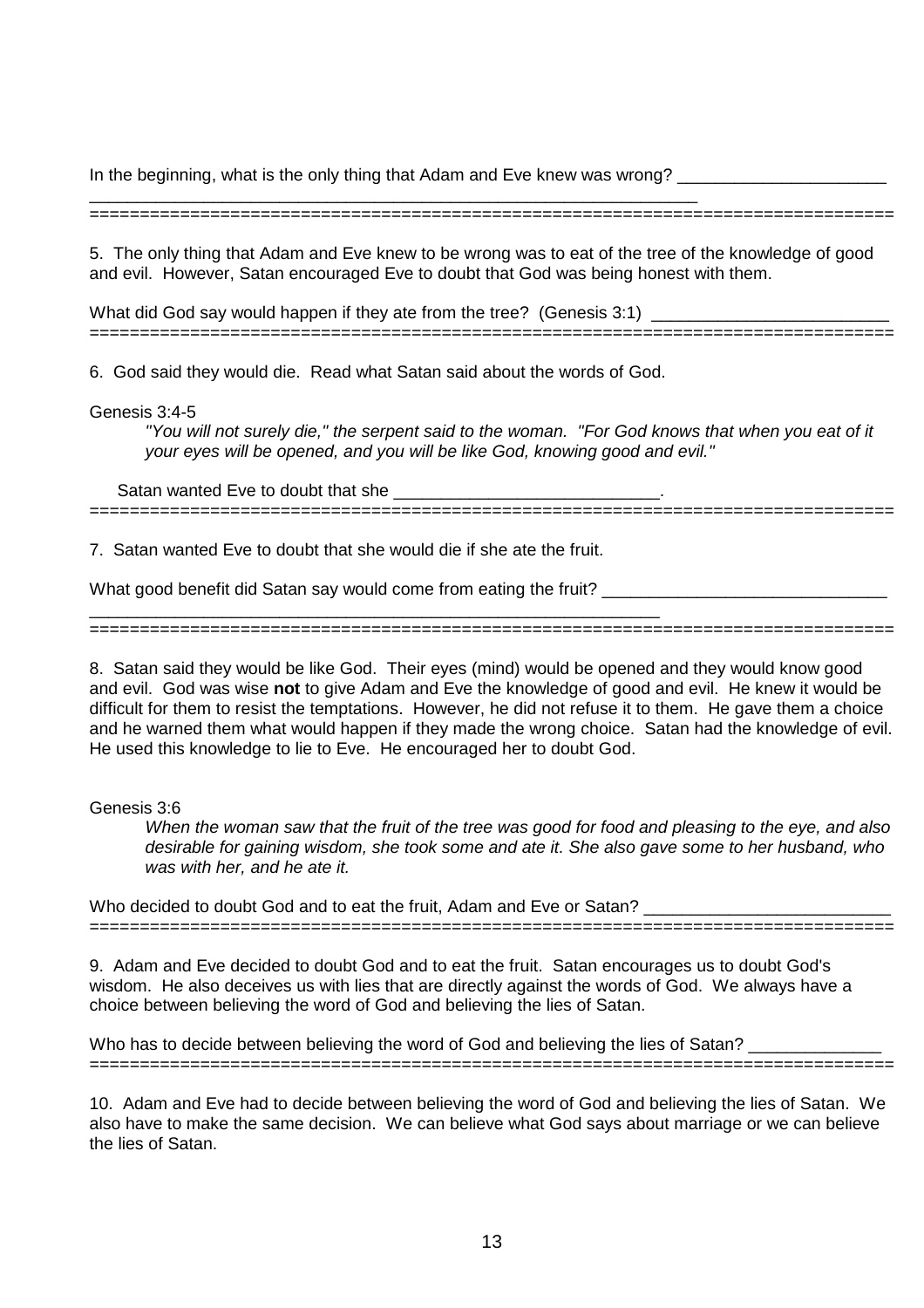Satan used a snake to deceive Eve and tell her lies. Mark all the things that Satan uses today to tell us lies.

\_\_\_\_\_\_\_\_ worldly books and magazines \_\_\_\_\_\_\_\_ the Bible \_\_\_\_\_\_\_\_ our culture \_\_\_\_\_\_\_\_ non-Christian authorities (counselors) on marriage **\_\_\_\_\_\_\_\_\_** sincere Christians who teach God's word. \_\_\_\_\_\_\_\_ people who use God's word for their own personal gain \_\_\_\_\_\_\_\_ movies, television and the internet ================================================================================

11. Satan has many ways to tell us lies about marriage. However, we can trust God's word and sincere Christians who teach God's word. Now let us see what happened immediately after Adam and Eve ate the fruit.

Genesis 3:22-23

And the LORD God said, "The man [mankind] has now become like one of us, knowing good and evil. He must not be allowed to reach out his hand and take also from the tree of life and eat, and live forever." So the LORD God banished [put out] him from the Garden of Eden to work the ground from which he had been taken.

For what reason did God banish Adam and Eve from of the Garden? \_\_\_\_\_\_\_\_\_\_\_\_\_\_\_\_\_\_\_\_\_\_\_\_\_\_\_\_\_\_\_\_\_\_\_\_\_\_\_\_\_\_\_\_\_\_\_\_\_\_\_\_\_\_\_

12. Adam and Eve knew good and evil. They could not resist the temptations. They began to follow evil desires. They developed their own way of living (culture) to satisfy their evil desires. The beautiful Garden of Eden was corrupted by sin. The beautiful marriage relationship between Adam and Eve was also corrupted. I am sure they lied to each other, were selfish and had many arguments. God was no longer happy with them. The knowledge of evil corrupted the image of God in them. Their spirit was no longer like his spirit.

================================================================================

The beautiful marriage relationship that God designed for Adam and Eve was destroyed by the knowledge of  $\blacksquare$ ================================================================================

13. The knowledge of evil destroyed the beautiful marriage relationship God designed for Adam and Eve. This knowledge of evil was passed down to each generation of children. Since God is holy and pure, he could no longer be close to them or to their children.

The forbidden tree gave human beings the knowledge of \_\_\_\_\_\_\_\_\_\_\_\_\_\_\_ and evil. ================================================================================

14. Human beings also have the knowledge of good. We always have a choice between good and evil. However, the lies of Satan and our own evil desires confuse and deceive us so that we are not always sure what is right and what is wrong in marriage.

Where can we find the truth about what is right and what is wrong in marriage? \_\_\_\_\_\_\_\_\_\_\_\_\_\_\_\_\_\_\_\_\_\_\_\_\_\_\_\_\_\_\_\_\_\_\_\_\_\_\_\_\_\_\_\_\_\_\_\_\_\_\_\_\_\_\_\_\_\_\_\_\_

15. We can be sure of what is right and what is wrong in marriage by studying God's word and listening to sincere Christians teach God's word.

================================================================================

(question on next page)